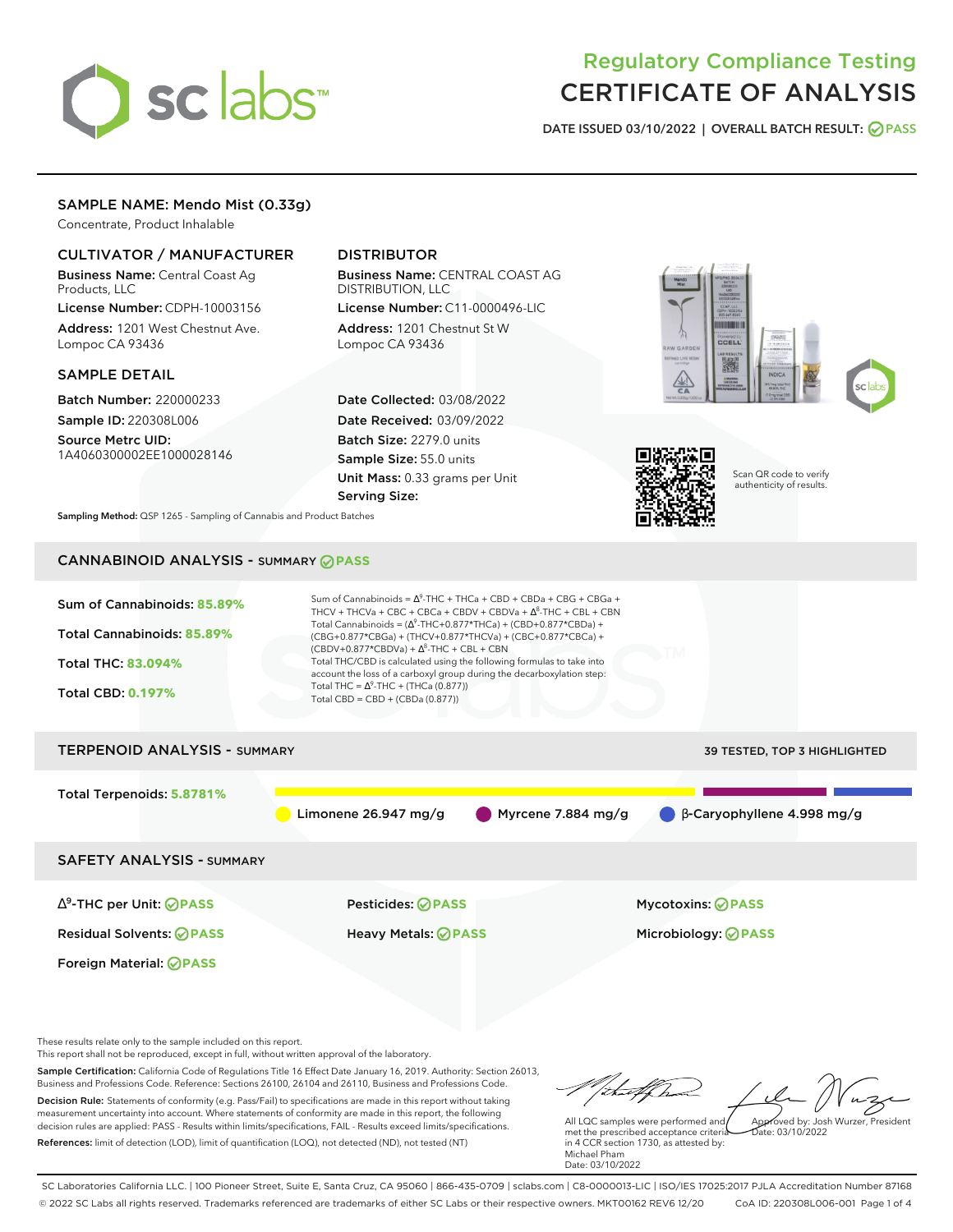

Terpene analysis utilizing gas chromatography-flame ionization detection (GC-



**MENDO MIST (0.33G) | DATE ISSUED 03/10/2022 | OVERALL BATCH RESULT: PASS**

**TERPENOID TEST RESULTS** - 03/10/2022

FID). **Method:** QSP 1192 - Analysis of Terpenoids by GC-FID

#### **CANNABINOID TEST RESULTS** - 03/10/2022 **PASS**

Tested by high-performance liquid chromatography with diode-array detection (HPLC-DAD). **Method:** QSP 1157 - Analysis of Cannabinoids by HPLC-DAD

#### TOTAL CANNABINOIDS: **85.89%**

Total Cannabinoids (Total THC) + (Total CBD) + (Total CBG) + (Total THCV) + (Total CBC) +  $(Total CBDV) +  $\Delta^8$ -THC + CBL + CBN$ 

TOTAL THC: **83.094%** Total THC (Ƽ-THC+0.877\*THCa)

TOTAL CBD: **0.197%**

Total CBD (CBD+0.877\*CBDa)

TOTAL CBG: 1.799% Total CBG (CBG+0.877\*CBGa)

TOTAL THCV: 0.41% Total THCV (THCV+0.877\*THCVa)

TOTAL CBC: ND Total CBC (CBC+0.877\*CBCa)

TOTAL CBDV: ND Total CBDV (CBDV+0.877\*CBDVa)

| <b>COMPOUND</b>  | LOD/LOQ<br>(mg/g)          | <b>MEASUREMENT</b><br><b>UNCERTAINTY</b><br>(mg/g) | <b>RESULT</b><br>(mg/g) | <b>RESULT</b><br>(%) |
|------------------|----------------------------|----------------------------------------------------|-------------------------|----------------------|
| $\Lambda^9$ -THC | 0.06/0.26                  | ±22.269                                            | 830.94                  | 83.094               |
| <b>CBG</b>       | 0.06/0.19                  | ±0.552                                             | 17.99                   | 1.799                |
| <b>THCV</b>      | 0.1/0.2                    | ±0.16                                              | 4.1                     | 0.41                 |
| <b>CBN</b>       | 0.1/0.3                    | ±0.20                                              | 3.9                     | 0.39                 |
| <b>CBD</b>       | 0.07/0.29                  | ±0.071                                             | 1.97                    | 0.197                |
| $\Delta^8$ -THC  | 0.1 / 0.4                  | N/A                                                | <b>ND</b>               | <b>ND</b>            |
| <b>THCa</b>      | 0.05/0.14                  | N/A                                                | <b>ND</b>               | <b>ND</b>            |
| <b>THCVa</b>     | 0.07 / 0.20                | N/A                                                | <b>ND</b>               | <b>ND</b>            |
| <b>CBDa</b>      | 0.02/0.19                  | N/A                                                | <b>ND</b>               | <b>ND</b>            |
| <b>CBDV</b>      | 0.04 / 0.15                | N/A                                                | <b>ND</b>               | <b>ND</b>            |
| <b>CBDVa</b>     | 0.03/0.53                  | N/A                                                | <b>ND</b>               | <b>ND</b>            |
| <b>CBGa</b>      | 0.1/0.2                    | N/A                                                | <b>ND</b>               | <b>ND</b>            |
| <b>CBL</b>       | 0.06 / 0.24                | N/A                                                | <b>ND</b>               | <b>ND</b>            |
| <b>CBC</b>       | 0.2 / 0.5                  | N/A                                                | <b>ND</b>               | <b>ND</b>            |
| <b>CBCa</b>      | 0.07 / 0.28                | N/A                                                | <b>ND</b>               | <b>ND</b>            |
|                  | <b>SUM OF CANNABINOIDS</b> |                                                    | 858.9 mg/g              | 85.89%               |

#### **UNIT MASS: 0.33 grams per Unit**

| $\Delta^9$ -THC per Unit               | 1100 per-package limit | 274.21 mg/unit | <b>PASS</b> |
|----------------------------------------|------------------------|----------------|-------------|
| <b>Total THC per Unit</b>              |                        | 274.21 mg/unit |             |
| <b>CBD</b> per Unit                    |                        | $0.65$ mg/unit |             |
| <b>Total CBD per Unit</b>              |                        | $0.65$ mg/unit |             |
| <b>Sum of Cannabinoids</b><br>per Unit |                        | 283.4 mg/unit  |             |
| <b>Total Cannabinoids</b><br>per Unit  |                        | 283.5 mg/unit  |             |

| <b>COMPOUND</b>          | LOD/LOQ<br>(mg/g) | <b>MEASUREMENT</b><br><b>UNCERTAINTY</b><br>(mg/g) | <b>RESULT</b><br>(mg/g)                         | <b>RESULT</b><br>$(\%)$ |
|--------------------------|-------------------|----------------------------------------------------|-------------------------------------------------|-------------------------|
| Limonene                 | 0.005 / 0.016     | ±0.2991                                            | 26.947                                          | 2.6947                  |
| <b>Myrcene</b>           | 0.008 / 0.025     | ±0.0788                                            | 7.884                                           | 0.7884                  |
| β-Caryophyllene          | 0.004 / 0.012     | ±0.1384                                            | 4.998                                           | 0.4998                  |
| $\beta$ -Pinene          | 0.004 / 0.014     | ±0.0344                                            | 3.860                                           | 0.3860                  |
| Terpinolene              | 0.008 / 0.026     | ±0.0550                                            | 3.460                                           | 0.3460                  |
| $\alpha$ -Pinene         | 0.005 / 0.017     | ±0.0185                                            | 2.758                                           | 0.2758                  |
| $\beta$ -Ocimene         | 0.006 / 0.020     | ±0.0542                                            | 2.168                                           | 0.2168                  |
| Linalool                 | 0.009 / 0.032     | ±0.0502                                            | 1.695                                           | 0.1695                  |
| Fenchol                  | 0.010 / 0.034     | ±0.0367                                            | 1.219                                           | 0.1219                  |
| $\alpha$ -Humulene       | 0.009/0.029       | ±0.0295                                            | 1.181                                           | 0.1181                  |
| Terpineol                | 0.009 / 0.031     | ±0.0316                                            | 0.662                                           | 0.0662                  |
| Camphene                 | 0.005 / 0.015     | ±0.0043                                            | 0.479                                           | 0.0479                  |
| $trans-\beta$ -Farnesene | 0.008 / 0.025     | ±0.0116                                            | 0.419                                           | 0.0419                  |
| <b>Borneol</b>           | 0.005 / 0.016     | ±0.0063                                            | 0.192                                           | 0.0192                  |
| Fenchone                 | 0.009 / 0.028     | ±0.0038                                            | 0.168                                           | 0.0168                  |
| $\alpha$ -Phellandrene   | 0.006 / 0.020     | ±0.0015                                            | 0.143                                           | 0.0143                  |
| $\Delta^3$ -Carene       | 0.005 / 0.018     | ±0.0012                                            | 0.107                                           | 0.0107                  |
| $\alpha$ -Terpinene      | 0.005 / 0.017     | ±0.0012                                            | 0.102                                           | 0.0102                  |
| $\gamma$ -Terpinene      | 0.006 / 0.018     | ±0.0011                                            | 0.085                                           | 0.0085                  |
| Guaiol                   | 0.009 / 0.030     | ±0.0025                                            | 0.068                                           | 0.0068                  |
| Nerolidol                | 0.006 / 0.019     | ±0.0026                                            | 0.054                                           | 0.0054                  |
| Citronellol              | 0.003 / 0.010     | ±0.0019                                            | 0.049                                           | 0.0049                  |
| $\alpha$ -Bisabolol      | 0.008 / 0.026     | ±0.0019                                            | 0.045                                           | 0.0045                  |
| Geraniol                 | 0.002 / 0.007     | ±0.0008                                            | 0.022                                           | 0.0022                  |
| p-Cymene                 | 0.005 / 0.016     | ±0.0003                                            | 0.016                                           | 0.0016                  |
| Sabinene                 | 0.004 / 0.014     | N/A                                                | <loq< th=""><th><loq< th=""></loq<></th></loq<> | <loq< th=""></loq<>     |
| Eucalyptol               | 0.006 / 0.018     | N/A                                                | <loq< th=""><th><loq< th=""></loq<></th></loq<> | <loq< th=""></loq<>     |
| Sabinene Hydrate         | 0.006 / 0.022     | N/A                                                | <loq< th=""><th><loq< th=""></loq<></th></loq<> | <loq< th=""></loq<>     |
| Nerol                    | 0.003 / 0.011     | N/A                                                | <loq< th=""><th><loq< th=""></loq<></th></loq<> | <loq< th=""></loq<>     |
| Caryophyllene<br>Oxide   | 0.010 / 0.033     | N/A                                                | <loq< th=""><th><loq< th=""></loq<></th></loq<> | <loq< th=""></loq<>     |
| Isopulegol               | 0.005 / 0.016     | N/A                                                | ND                                              | ND                      |
| Camphor                  | 0.006 / 0.019     | N/A                                                | ND                                              | <b>ND</b>               |
| Isoborneol               | 0.004 / 0.012     | N/A                                                | ND                                              | ND                      |
| Menthol                  | 0.008 / 0.025     | N/A                                                | ND                                              | ND                      |
| Pulegone                 | 0.003 / 0.011     | N/A                                                | ND                                              | <b>ND</b>               |
| <b>Geranyl Acetate</b>   | 0.004 / 0.014     | N/A                                                | ND                                              | ND                      |
| $\alpha$ -Cedrene        | 0.005 / 0.016     | N/A                                                | ND                                              | ND                      |
| Valencene                | 0.009 / 0.030     | N/A                                                | ND                                              | ND                      |
| Cedrol                   | 0.008 / 0.027     | N/A                                                | ND                                              | ND                      |
| <b>TOTAL TERPENOIDS</b>  |                   |                                                    | 58.781 mg/g                                     | 5.8781%                 |

SC Laboratories California LLC. | 100 Pioneer Street, Suite E, Santa Cruz, CA 95060 | 866-435-0709 | sclabs.com | C8-0000013-LIC | ISO/IES 17025:2017 PJLA Accreditation Number 87168 © 2022 SC Labs all rights reserved. Trademarks referenced are trademarks of either SC Labs or their respective owners. MKT00162 REV6 12/20 CoA ID: 220308L006-001 Page 2 of 4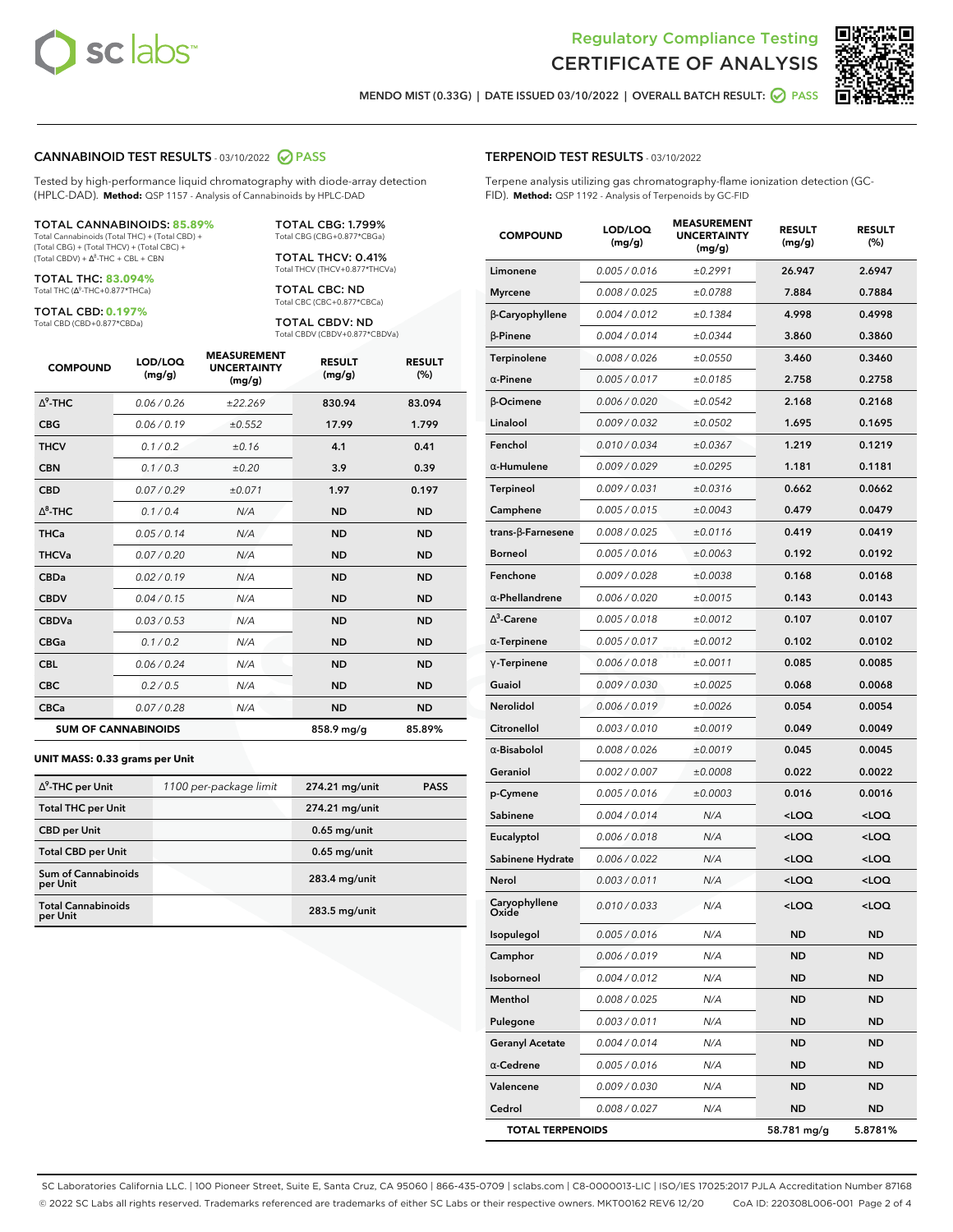



**MENDO MIST (0.33G) | DATE ISSUED 03/10/2022 | OVERALL BATCH RESULT: PASS**

# **CATEGORY 1 PESTICIDE TEST RESULTS** - 03/10/2022 **PASS**

Pesticide and plant growth regulator analysis utilizing high-performance liquid chromatography-mass spectrometry (HPLC-MS) or gas chromatography-mass spectrometry (GC-MS). \*GC-MS utilized where indicated. **Method:** QSP 1212 - Analysis of Pesticides and Mycotoxins by LC-MS or QSP 1213 - Analysis of Pesticides by GC-MS

| 0.03 / 0.08<br><b>ND</b><br>Aldicarb<br>$\ge$ LOD<br>N/A<br><b>PASS</b><br>Carbofuran<br>0.02 / 0.05<br>$>$ LOD<br>N/A<br><b>ND</b><br><b>PASS</b><br>Chlordane*<br>0.03 / 0.08<br>N/A<br><b>ND</b><br><b>PASS</b><br>$\ge$ LOD<br>Chlorfenapyr*<br>0.03/0.10<br>N/A<br><b>ND</b><br><b>PASS</b><br>$\ge$ LOD<br>N/A<br><b>ND</b><br><b>PASS</b><br>Chlorpyrifos<br>0.02/0.06<br>$>$ LOD<br>0.02 / 0.07<br><b>PASS</b><br>Coumaphos<br>$\ge$ LOD<br>N/A<br><b>ND</b><br>Daminozide<br>0.02 / 0.07<br>N/A<br><b>PASS</b><br>$\ge$ LOD<br><b>ND</b><br><b>Dichlorvos</b><br>0.03/0.09<br>N/A<br>$\ge$ LOD<br><b>ND</b><br><b>PASS</b><br>(DDVP)<br>0.03 / 0.08<br><b>ND</b><br>Dimethoate<br>$>$ LOD<br>N/A<br><b>PASS</b><br>0.03/0.10<br><b>ND</b><br><b>PASS</b><br>Ethoprophos<br>$>$ LOD<br>N/A<br>0.02 / 0.06<br>N/A<br><b>ND</b><br><b>PASS</b><br>Etofenprox<br>$\ge$ LOD<br>0.03 / 0.08<br>N/A<br><b>ND</b><br><b>PASS</b><br>Fenoxycarb<br>$\ge$ LOD<br>0.03 / 0.08<br><b>ND</b><br><b>PASS</b><br>Fipronil<br>$\ge$ LOD<br>N/A<br>Imazalil<br>0.02 / 0.06<br>N/A<br><b>ND</b><br>$\ge$ LOD<br><b>PASS</b><br><b>Methiocarb</b><br>0.02 / 0.07<br>$\ge$ LOD<br>N/A<br><b>ND</b><br><b>PASS</b><br>Parathion-methyl<br>0.03/0.10<br>$>$ LOD<br>N/A<br><b>ND</b><br><b>PASS</b><br>0.03/0.09<br>N/A<br><b>ND</b><br><b>PASS</b><br><b>Mevinphos</b><br>$\ge$ LOD<br>Paclobutrazol<br>0.02 / 0.05<br>N/A<br><b>ND</b><br><b>PASS</b><br>$\ge$ LOD<br>0.03/0.09<br>$>$ LOD<br>N/A<br><b>ND</b><br><b>PASS</b><br>Propoxur<br>0.03 / 0.08<br>$\ge$ LOD<br>N/A<br><b>ND</b><br><b>PASS</b><br>Spiroxamine<br>0.03/0.10<br>N/A<br><b>ND</b><br><b>PASS</b><br>Thiacloprid<br>$\ge$ LOD | <b>COMPOUND</b> | LOD/LOQ<br>$(\mu g/g)$ | <b>ACTION</b><br><b>LIMIT</b><br>$(\mu g/g)$ | <b>MEASUREMENT</b><br><b>UNCERTAINTY</b><br>$(\mu g/g)$ | <b>RESULT</b><br>$(\mu g/g)$ | <b>RESULT</b> |
|-----------------------------------------------------------------------------------------------------------------------------------------------------------------------------------------------------------------------------------------------------------------------------------------------------------------------------------------------------------------------------------------------------------------------------------------------------------------------------------------------------------------------------------------------------------------------------------------------------------------------------------------------------------------------------------------------------------------------------------------------------------------------------------------------------------------------------------------------------------------------------------------------------------------------------------------------------------------------------------------------------------------------------------------------------------------------------------------------------------------------------------------------------------------------------------------------------------------------------------------------------------------------------------------------------------------------------------------------------------------------------------------------------------------------------------------------------------------------------------------------------------------------------------------------------------------------------------------------------------------------------------------------------------------------------------------|-----------------|------------------------|----------------------------------------------|---------------------------------------------------------|------------------------------|---------------|
|                                                                                                                                                                                                                                                                                                                                                                                                                                                                                                                                                                                                                                                                                                                                                                                                                                                                                                                                                                                                                                                                                                                                                                                                                                                                                                                                                                                                                                                                                                                                                                                                                                                                                         |                 |                        |                                              |                                                         |                              |               |
|                                                                                                                                                                                                                                                                                                                                                                                                                                                                                                                                                                                                                                                                                                                                                                                                                                                                                                                                                                                                                                                                                                                                                                                                                                                                                                                                                                                                                                                                                                                                                                                                                                                                                         |                 |                        |                                              |                                                         |                              |               |
|                                                                                                                                                                                                                                                                                                                                                                                                                                                                                                                                                                                                                                                                                                                                                                                                                                                                                                                                                                                                                                                                                                                                                                                                                                                                                                                                                                                                                                                                                                                                                                                                                                                                                         |                 |                        |                                              |                                                         |                              |               |
|                                                                                                                                                                                                                                                                                                                                                                                                                                                                                                                                                                                                                                                                                                                                                                                                                                                                                                                                                                                                                                                                                                                                                                                                                                                                                                                                                                                                                                                                                                                                                                                                                                                                                         |                 |                        |                                              |                                                         |                              |               |
|                                                                                                                                                                                                                                                                                                                                                                                                                                                                                                                                                                                                                                                                                                                                                                                                                                                                                                                                                                                                                                                                                                                                                                                                                                                                                                                                                                                                                                                                                                                                                                                                                                                                                         |                 |                        |                                              |                                                         |                              |               |
|                                                                                                                                                                                                                                                                                                                                                                                                                                                                                                                                                                                                                                                                                                                                                                                                                                                                                                                                                                                                                                                                                                                                                                                                                                                                                                                                                                                                                                                                                                                                                                                                                                                                                         |                 |                        |                                              |                                                         |                              |               |
|                                                                                                                                                                                                                                                                                                                                                                                                                                                                                                                                                                                                                                                                                                                                                                                                                                                                                                                                                                                                                                                                                                                                                                                                                                                                                                                                                                                                                                                                                                                                                                                                                                                                                         |                 |                        |                                              |                                                         |                              |               |
|                                                                                                                                                                                                                                                                                                                                                                                                                                                                                                                                                                                                                                                                                                                                                                                                                                                                                                                                                                                                                                                                                                                                                                                                                                                                                                                                                                                                                                                                                                                                                                                                                                                                                         |                 |                        |                                              |                                                         |                              |               |
|                                                                                                                                                                                                                                                                                                                                                                                                                                                                                                                                                                                                                                                                                                                                                                                                                                                                                                                                                                                                                                                                                                                                                                                                                                                                                                                                                                                                                                                                                                                                                                                                                                                                                         |                 |                        |                                              |                                                         |                              |               |
|                                                                                                                                                                                                                                                                                                                                                                                                                                                                                                                                                                                                                                                                                                                                                                                                                                                                                                                                                                                                                                                                                                                                                                                                                                                                                                                                                                                                                                                                                                                                                                                                                                                                                         |                 |                        |                                              |                                                         |                              |               |
|                                                                                                                                                                                                                                                                                                                                                                                                                                                                                                                                                                                                                                                                                                                                                                                                                                                                                                                                                                                                                                                                                                                                                                                                                                                                                                                                                                                                                                                                                                                                                                                                                                                                                         |                 |                        |                                              |                                                         |                              |               |
|                                                                                                                                                                                                                                                                                                                                                                                                                                                                                                                                                                                                                                                                                                                                                                                                                                                                                                                                                                                                                                                                                                                                                                                                                                                                                                                                                                                                                                                                                                                                                                                                                                                                                         |                 |                        |                                              |                                                         |                              |               |
|                                                                                                                                                                                                                                                                                                                                                                                                                                                                                                                                                                                                                                                                                                                                                                                                                                                                                                                                                                                                                                                                                                                                                                                                                                                                                                                                                                                                                                                                                                                                                                                                                                                                                         |                 |                        |                                              |                                                         |                              |               |
|                                                                                                                                                                                                                                                                                                                                                                                                                                                                                                                                                                                                                                                                                                                                                                                                                                                                                                                                                                                                                                                                                                                                                                                                                                                                                                                                                                                                                                                                                                                                                                                                                                                                                         |                 |                        |                                              |                                                         |                              |               |
|                                                                                                                                                                                                                                                                                                                                                                                                                                                                                                                                                                                                                                                                                                                                                                                                                                                                                                                                                                                                                                                                                                                                                                                                                                                                                                                                                                                                                                                                                                                                                                                                                                                                                         |                 |                        |                                              |                                                         |                              |               |
|                                                                                                                                                                                                                                                                                                                                                                                                                                                                                                                                                                                                                                                                                                                                                                                                                                                                                                                                                                                                                                                                                                                                                                                                                                                                                                                                                                                                                                                                                                                                                                                                                                                                                         |                 |                        |                                              |                                                         |                              |               |
|                                                                                                                                                                                                                                                                                                                                                                                                                                                                                                                                                                                                                                                                                                                                                                                                                                                                                                                                                                                                                                                                                                                                                                                                                                                                                                                                                                                                                                                                                                                                                                                                                                                                                         |                 |                        |                                              |                                                         |                              |               |
|                                                                                                                                                                                                                                                                                                                                                                                                                                                                                                                                                                                                                                                                                                                                                                                                                                                                                                                                                                                                                                                                                                                                                                                                                                                                                                                                                                                                                                                                                                                                                                                                                                                                                         |                 |                        |                                              |                                                         |                              |               |
|                                                                                                                                                                                                                                                                                                                                                                                                                                                                                                                                                                                                                                                                                                                                                                                                                                                                                                                                                                                                                                                                                                                                                                                                                                                                                                                                                                                                                                                                                                                                                                                                                                                                                         |                 |                        |                                              |                                                         |                              |               |
|                                                                                                                                                                                                                                                                                                                                                                                                                                                                                                                                                                                                                                                                                                                                                                                                                                                                                                                                                                                                                                                                                                                                                                                                                                                                                                                                                                                                                                                                                                                                                                                                                                                                                         |                 |                        |                                              |                                                         |                              |               |
|                                                                                                                                                                                                                                                                                                                                                                                                                                                                                                                                                                                                                                                                                                                                                                                                                                                                                                                                                                                                                                                                                                                                                                                                                                                                                                                                                                                                                                                                                                                                                                                                                                                                                         |                 |                        |                                              |                                                         |                              |               |

# **CATEGORY 2 PESTICIDE TEST RESULTS** - 03/10/2022 **PASS**

| <b>COMPOUND</b>          | LOD/LOO<br>$(\mu g/g)$ | <b>ACTION</b><br><b>LIMIT</b><br>(µg/g) | <b>MEASUREMENT</b><br><b>UNCERTAINTY</b><br>$(\mu g/g)$ | <b>RESULT</b><br>$(\mu g/g)$ | <b>RESULT</b> |  |
|--------------------------|------------------------|-----------------------------------------|---------------------------------------------------------|------------------------------|---------------|--|
| Abamectin                | 0.03/0.10              | 0.1                                     | N/A                                                     | <b>ND</b>                    | <b>PASS</b>   |  |
| Acephate                 | 0.02/0.07              | 0.1                                     | N/A                                                     | <b>ND</b>                    | <b>PASS</b>   |  |
| Acequinocyl              | 0.02/0.07              | 0.1                                     | N/A                                                     | <b>ND</b>                    | <b>PASS</b>   |  |
| Acetamiprid              | 0.02/0.05              | 0.1                                     | N/A                                                     | <b>ND</b>                    | <b>PASS</b>   |  |
| Azoxystrobin             | 0.02/0.07              | 0.1                                     | N/A                                                     | <b>ND</b>                    | <b>PASS</b>   |  |
| <b>Bifenazate</b>        | 0.01/0.04              | 0.1                                     | N/A                                                     | <b>ND</b>                    | <b>PASS</b>   |  |
| <b>Bifenthrin</b>        | 0.02/0.05              | 3                                       | N/A                                                     | <b>ND</b>                    | <b>PASS</b>   |  |
| <b>Boscalid</b>          | 0.03/0.09              | 0.1                                     | N/A                                                     | <b>ND</b>                    | <b>PASS</b>   |  |
| Captan                   | 0.19/0.57              | 0.7                                     | N/A                                                     | <b>ND</b>                    | <b>PASS</b>   |  |
| Carbaryl                 | 0.02/0.06              | 0.5                                     | N/A                                                     | <b>ND</b>                    | <b>PASS</b>   |  |
| Chlorantranilip-<br>role | 0.04/0.12              | 10                                      | N/A                                                     | <b>ND</b>                    | <b>PASS</b>   |  |
| Clofentezine             | 0.03/0.09              | 0.1                                     | N/A                                                     | <b>ND</b>                    | <b>PASS</b>   |  |

# **CATEGORY 2 PESTICIDE TEST RESULTS** - 03/10/2022 continued

| <b>COMPOUND</b>               | LOD/LOQ<br>(µg/g) | <b>ACTION</b><br><b>LIMIT</b><br>(µg/g) | <b>MEASUREMENT</b><br><b>UNCERTAINTY</b><br>(µg/g) | <b>RESULT</b><br>(µg/g) | <b>RESULT</b> |
|-------------------------------|-------------------|-----------------------------------------|----------------------------------------------------|-------------------------|---------------|
| Cyfluthrin                    | 0.12 / 0.38       | $\overline{c}$                          | N/A                                                | <b>ND</b>               | <b>PASS</b>   |
| Cypermethrin                  | 0.11 / 0.32       | $\mathcal{I}$                           | N/A                                                | <b>ND</b>               | <b>PASS</b>   |
| <b>Diazinon</b>               | 0.02 / 0.05       | 0.1                                     | N/A                                                | <b>ND</b>               | <b>PASS</b>   |
| Dimethomorph                  | 0.03 / 0.09       | 2                                       | N/A                                                | <b>ND</b>               | <b>PASS</b>   |
| Etoxazole                     | 0.02 / 0.06       | 0.1                                     | N/A                                                | <b>ND</b>               | <b>PASS</b>   |
| Fenhexamid                    | 0.03 / 0.09       | 0.1                                     | N/A                                                | <b>ND</b>               | <b>PASS</b>   |
| Fenpyroximate                 | 0.02 / 0.06       | 0.1                                     | N/A                                                | <b>ND</b>               | <b>PASS</b>   |
| Flonicamid                    | 0.03 / 0.10       | 0.1                                     | N/A                                                | <b>ND</b>               | <b>PASS</b>   |
| Fludioxonil                   | 0.03 / 0.10       | 0.1                                     | N/A                                                | <b>ND</b>               | <b>PASS</b>   |
| Hexythiazox                   | 0.02 / 0.07       | 0.1                                     | N/A                                                | <b>ND</b>               | <b>PASS</b>   |
| Imidacloprid                  | 0.04 / 0.11       | 5                                       | N/A                                                | <b>ND</b>               | <b>PASS</b>   |
| Kresoxim-methyl               | 0.02 / 0.07       | 0.1                                     | N/A                                                | <b>ND</b>               | <b>PASS</b>   |
| <b>Malathion</b>              | 0.03 / 0.09       | 0.5                                     | N/A                                                | <b>ND</b>               | <b>PASS</b>   |
| Metalaxyl                     | 0.02 / 0.07       | $\overline{c}$                          | N/A                                                | <b>ND</b>               | <b>PASS</b>   |
| Methomyl                      | 0.03 / 0.10       | 1                                       | N/A                                                | <b>ND</b>               | <b>PASS</b>   |
| Myclobutanil                  | 0.03 / 0.09       | 0.1                                     | N/A                                                | <b>ND</b>               | <b>PASS</b>   |
| Naled                         | 0.02 / 0.07       | 0.1                                     | N/A                                                | <b>ND</b>               | <b>PASS</b>   |
| Oxamyl                        | 0.04 / 0.11       | 0.5                                     | N/A                                                | <b>ND</b>               | <b>PASS</b>   |
| Pentachloronitro-<br>benzene* | 0.03/0.09         | 0.1                                     | N/A                                                | <b>ND</b>               | <b>PASS</b>   |
| Permethrin                    | 0.04 / 0.12       | 0.5                                     | N/A                                                | <b>ND</b>               | <b>PASS</b>   |
| Phosmet                       | 0.03 / 0.10       | 0.1                                     | N/A                                                | <b>ND</b>               | <b>PASS</b>   |
| Piperonyl<br><b>Butoxide</b>  | 0.02 / 0.07       | 3                                       | N/A                                                | <b>ND</b>               | <b>PASS</b>   |
| Prallethrin                   | 0.03 / 0.08       | 0.1                                     | N/A                                                | <b>ND</b>               | <b>PASS</b>   |
| Propiconazole                 | 0.02 / 0.07       | 0.1                                     | N/A                                                | <b>ND</b>               | <b>PASS</b>   |
| Pyrethrins                    | 0.04 / 0.12       | 0.5                                     | N/A                                                | <b>ND</b>               | <b>PASS</b>   |
| Pyridaben                     | 0.02 / 0.07       | 0.1                                     | N/A                                                | <b>ND</b>               | <b>PASS</b>   |
| Spinetoram                    | 0.02 / 0.07       | 0.1                                     | N/A                                                | <b>ND</b>               | <b>PASS</b>   |
| Spinosad                      | 0.02 / 0.07       | 0.1                                     | N/A                                                | <b>ND</b>               | <b>PASS</b>   |
| Spiromesifen                  | 0.02 / 0.05       | 0.1                                     | N/A                                                | <b>ND</b>               | <b>PASS</b>   |
| Spirotetramat                 | 0.02 / 0.06       | 0.1                                     | N/A                                                | <b>ND</b>               | <b>PASS</b>   |
| Tebuconazole                  | 0.02 / 0.07       | 0.1                                     | N/A                                                | <b>ND</b>               | <b>PASS</b>   |
| Thiamethoxam                  | 0.03 / 0.10       | 5                                       | N/A                                                | <b>ND</b>               | <b>PASS</b>   |
| Trifloxystrobin               | 0.03 / 0.08       | 0.1                                     | N/A                                                | <b>ND</b>               | <b>PASS</b>   |

SC Laboratories California LLC. | 100 Pioneer Street, Suite E, Santa Cruz, CA 95060 | 866-435-0709 | sclabs.com | C8-0000013-LIC | ISO/IES 17025:2017 PJLA Accreditation Number 87168 © 2022 SC Labs all rights reserved. Trademarks referenced are trademarks of either SC Labs or their respective owners. MKT00162 REV6 12/20 CoA ID: 220308L006-001 Page 3 of 4